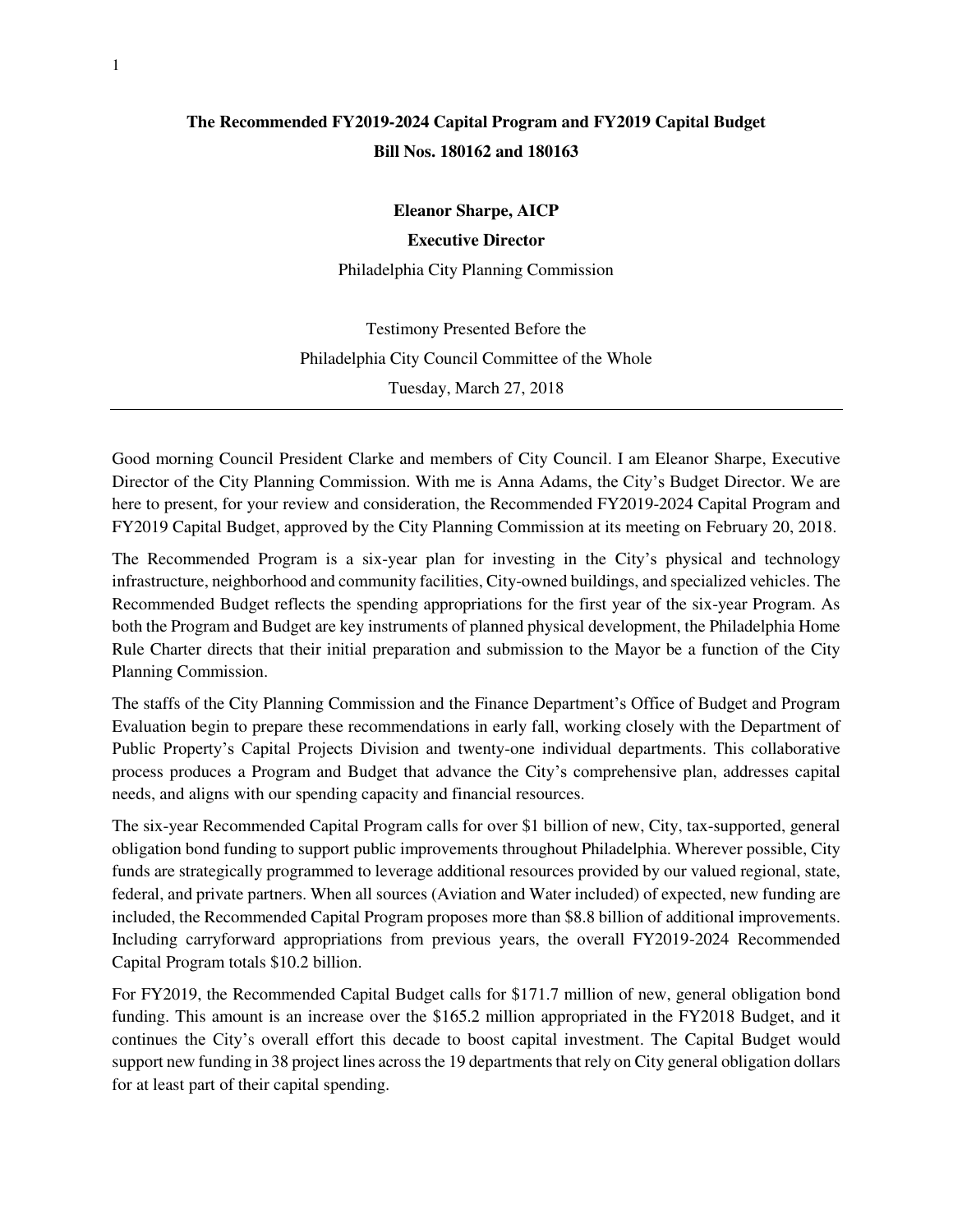The projects included in the Recommended Program and Budget complement the Mayor's priorities to invest in the City's youth, in more efficient and effective public services, and in equitable economic progress. To highlight some examples:

- More than ten percent of the recommended tax-supported funding in the FY19 Capital Budget is directly related to departments and facilities that help improve the lives of the City's children. This includes a continued commitment of \$8 million toward the Rebuilding Community Infrastructure initiative, improvements to shelters that house families with children, life safety improvements at Parks and Recreation centers, \$7.9 million in Council-directed improvements to Parks and Recreation facilities, plus support for arts and cultural facilities that offer educational programming to children.
- The Capital Program and Budget support the City's plans to consolidate the Police Headquarters, Police Districts 6 and 9, the Medical Examiner's Office, and the 911 Call Center at 400 North Broad Street, to provide new or upgraded Police facilities for the  $22<sup>nd</sup>$ ,  $2<sup>nd</sup>$ , and  $15<sup>th</sup>$  Police Districts, to purchase new vehicles for the Fire Department, and to upgrade Fire Stations and training facilities.
- The FY19-24 Capital Program calls for \$178 million of City tax-supported funds for the reconstruction and resurfacing of City streets and the construction of accessible ramps. This reflects an increasing level of funding to achieve an annual level of resurfacing that will maintain City streets in a condition of good repair, while also leveraging state and federal grants. An additional total of \$12.2 million in City tax-supported funds is slated over the six-year Program as the City's contribution toward an overall \$157 million schedule of bridge reconstruction and improvements, and \$6.5 million is proposed for traffic safety improvements as part of the Vision Zero initiative.
- Significant amounts of City tax-supported funds (\$176M) are recommended over the six-year Capital Program to modernize building systems and infrastructure in City Hall and in other buildings managed by Public Property, and to implement improvements to citywide and departmental computer applications, communications systems, and networks managed by the Office of Innovation and Technology.
- The Recommended Program and Budget includes ongoing contributions to waterfront, industrial, transit, commercial corridor, and cultural improvements that will help Philadelphia retain and attract residents and jobs while leveraging significant funding from state, federal, and private partners. These projects include the implementation of recommendations from master plans for the Lower Schuylkill, and the Central Delaware, North Delaware, and Schuylkill waterfronts. Funds are also included to support ongoing improvements at the Museum of Art, Zoo, and Mann Center for the Performing Arts.
- For the Division of Aviation and Water Department, neither of which uses general obligation funds, the FY19-24 Capital Program envisions a total of more than \$3 billion in self-sustaining, federal, state, and private investments in airport-related assets and more than \$2.7 billion in self-sustaining, federal, state, and other funds for improved drinking water treatment and conveyance, waste collection and treatment, meter replacement, and stormwater management, respectively.

While these and the other investments included in the Recommended Program and Budget are significant, we know that they do not include all the projects and equipment that departments requested, nor everything